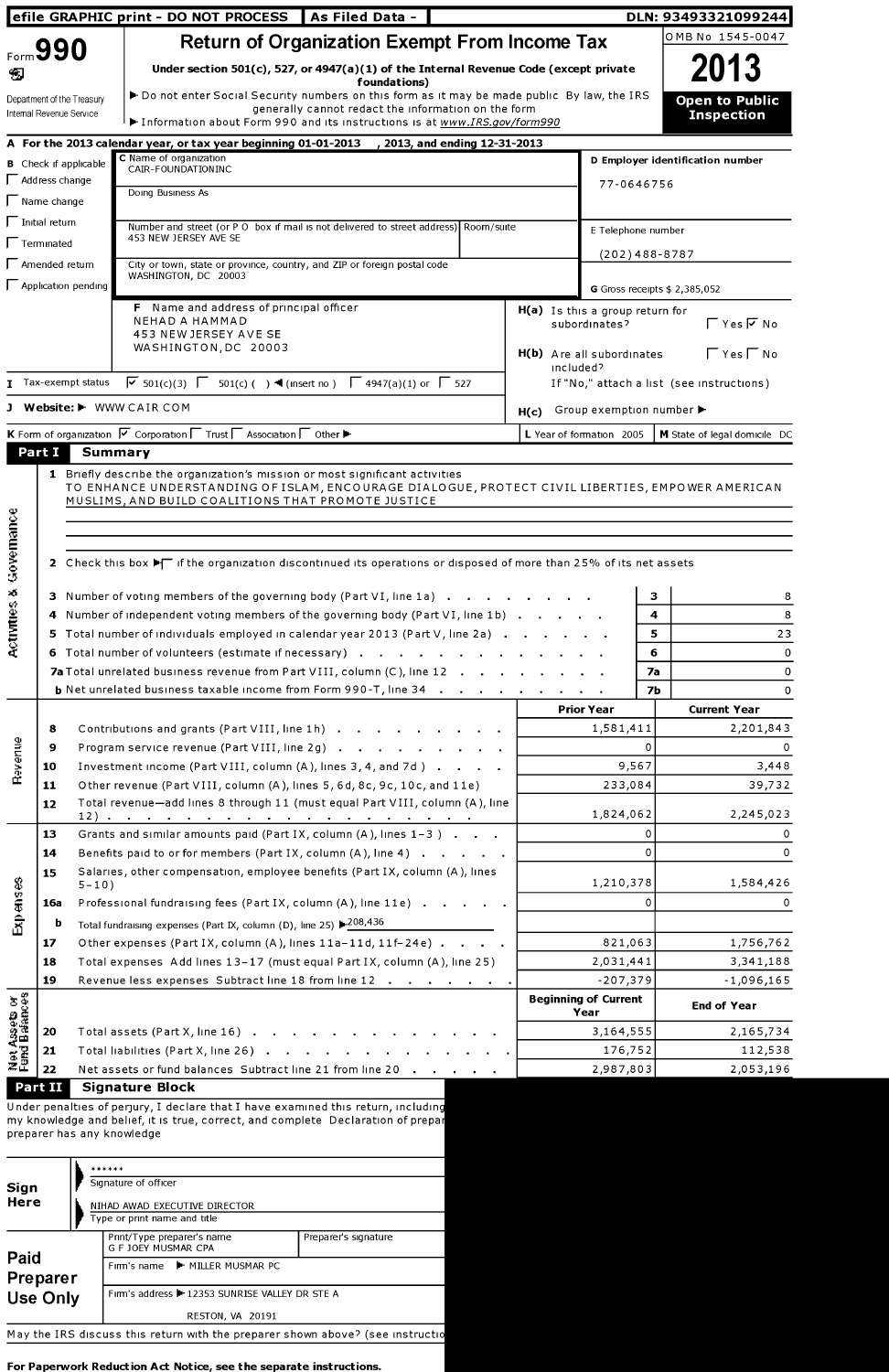## Part VII Compensation of Officers, Directors, Trustees, Key Employees, Highest Compensated Employees, and Independent Contractors

Check if Schedule O contains a response or note to any line in this Part VII . . . . . . . . . . . . . .  $\Box$ 

## Section A. Officers, Directors, Trustees, Kev Employees, and Highest Compensated Employees

1a Complete this table for all persons required to be listed Report compensation for the calendar year ending with or within the organization's tax year

\* List all of the organization's current officers, directors, trustees (whether individuals or organizations), regardless of amount of compensation Enter-0- in columns (D), (E), and (F) if no compensation was paid

\* List all of the organization's current key employees, if any See instructions for definition of "key employee "

\* List the organization's five current highest compensated employees (other than an officer, director, trustee or key employee) who received reportable compensation (Box <sup>5</sup> of Form W-2 and/or Box 7 of Form 1099-MISC) of more than \$100,000 from the organization and any related organizations

 $\bullet$  List all of the organization's former officers, key employees, or highest compensated employees who received more than \$100,000 of reportable compensation from the organization and any related organizations

**Example 1** List all of the organization's former directors or trustees that received, in the capacity as a former director or trustee of the organization, more than \$10,000 of reportable compensation from the organization and any related organizations

List persons in the following order individual trustees or directors, institutional trustees, officers, key employees, highest compensated employees, and former such persons

 $\sqcap$  Check this box if neither the organization nor any related organization compensated any current officer, director, or trustee

| (A)<br>Name and Title     | (B)<br>Average<br>hours per<br>week (list<br>any hours<br>for related | (C)<br>Position (do not check<br>more than one box, unless<br>person is both an officer<br>and a director/trustee) |                       |                |              |                                        |        | (D)<br>Reportable<br>compensation<br>from the<br>organization<br>$(W - 2/1099 -$ | (E)<br>Reportable<br>compensation<br>from related<br>organizations<br>$(W - 2/1099 -$ | (F)<br>Estimated<br>amount of<br>other<br>compensation   |
|---------------------------|-----------------------------------------------------------------------|--------------------------------------------------------------------------------------------------------------------|-----------------------|----------------|--------------|----------------------------------------|--------|----------------------------------------------------------------------------------|---------------------------------------------------------------------------------------|----------------------------------------------------------|
|                           | organizations<br>below<br>dotted line)                                | Individual trustee<br>or director                                                                                  | Institutional Trustee | <b>Officer</b> | Key employee | Highest compensated<br><u>employee</u> | Former | MISC)                                                                            | MISC)                                                                                 | from the<br>organization<br>and related<br>organizations |
| (1) OMAR ZAKI             | 1 0 0                                                                 | X                                                                                                                  |                       |                |              |                                        |        | $\boldsymbol{0}$                                                                 | $\vert 0 \vert$                                                                       | 0                                                        |
| CHAIRMAN/PRESIDENT        |                                                                       |                                                                                                                    |                       |                |              |                                        |        |                                                                                  |                                                                                       |                                                          |
| (2) SARWAT HUSAIN         | 1 0 0                                                                 | X                                                                                                                  |                       |                |              |                                        |        | $\overline{0}$                                                                   | $\vert 0 \vert$                                                                       | 0                                                        |
| VICE CHARMAN/DIRECTOR     |                                                                       |                                                                                                                    |                       |                |              |                                        |        |                                                                                  |                                                                                       |                                                          |
| (3) AHMED SHEHAB          | 1 0 0                                                                 | X                                                                                                                  |                       |                |              |                                        |        | $\overline{0}$                                                                   | 0                                                                                     | 0                                                        |
| TREASURER                 |                                                                       |                                                                                                                    |                       |                |              |                                        |        |                                                                                  |                                                                                       |                                                          |
| (4) DR JAMES JONES        | 1 0 0                                                                 | $\pmb{\times}$                                                                                                     |                       |                |              |                                        |        | $\boldsymbol{0}$                                                                 | $\vert 0 \vert$                                                                       | 0                                                        |
| SECRETARY                 |                                                                       |                                                                                                                    |                       |                |              |                                        |        |                                                                                  |                                                                                       |                                                          |
| (5) MASOUD NASSIMI        | 1 0 0                                                                 | x                                                                                                                  |                       |                |              |                                        |        | $\overline{0}$                                                                   | $\overline{0}$                                                                        | $\pmb{0}$                                                |
| BOARD MEMBER              |                                                                       |                                                                                                                    |                       |                |              |                                        |        |                                                                                  |                                                                                       |                                                          |
| (6) ROULA ALLOUCH         | 1 0 0                                                                 | X                                                                                                                  |                       |                |              |                                        |        | $\overline{0}$                                                                   | $\vert 0 \vert$                                                                       | 0                                                        |
| <b>BOARD MEMBER</b>       |                                                                       |                                                                                                                    |                       |                |              |                                        |        |                                                                                  |                                                                                       |                                                          |
| (7) DR ESAM OMEISH        | 1 0 0                                                                 | x                                                                                                                  |                       |                |              |                                        |        | $\overline{0}$                                                                   | 0                                                                                     | 0                                                        |
| BOARD MEMBER              |                                                                       |                                                                                                                    |                       |                |              |                                        |        |                                                                                  |                                                                                       |                                                          |
| (8) NEHAD A HAMMAD        | 40 00                                                                 |                                                                                                                    |                       |                |              |                                        |        |                                                                                  |                                                                                       |                                                          |
| <b>EXECUTIVE DIRECTOR</b> | 1 0 0                                                                 |                                                                                                                    |                       | x              |              |                                        |        | 189,059                                                                          | $\vert 0 \vert$                                                                       | 22,897                                                   |
| (9) ASRA RASHEED          | 40 00                                                                 |                                                                                                                    |                       |                |              |                                        |        |                                                                                  |                                                                                       |                                                          |
| CONTROLER                 |                                                                       |                                                                                                                    |                       | x              |              |                                        |        | 118,988                                                                          | 0                                                                                     | 1,826                                                    |
| (10) CARY D HOOPER        | 40 00                                                                 |                                                                                                                    |                       |                |              |                                        |        |                                                                                  |                                                                                       |                                                          |
| DIRECTOR OF COMMUNICATONS |                                                                       |                                                                                                                    |                       |                |              | X                                      |        | 134,709                                                                          | 0                                                                                     | 16,508                                                   |
|                           |                                                                       |                                                                                                                    |                       |                |              |                                        |        |                                                                                  |                                                                                       |                                                          |
|                           |                                                                       |                                                                                                                    |                       |                |              |                                        |        |                                                                                  |                                                                                       |                                                          |
|                           |                                                                       |                                                                                                                    |                       |                |              |                                        |        |                                                                                  |                                                                                       |                                                          |
|                           |                                                                       |                                                                                                                    |                       |                |              |                                        |        |                                                                                  |                                                                                       |                                                          |
|                           |                                                                       |                                                                                                                    |                       |                |              |                                        |        |                                                                                  |                                                                                       |                                                          |
|                           |                                                                       |                                                                                                                    |                       |                |              |                                        |        |                                                                                  |                                                                                       |                                                          |
|                           |                                                                       |                                                                                                                    |                       |                |              |                                        |        |                                                                                  |                                                                                       |                                                          |
|                           |                                                                       |                                                                                                                    |                       |                |              |                                        |        |                                                                                  |                                                                                       |                                                          |
|                           |                                                                       |                                                                                                                    |                       |                |              |                                        |        |                                                                                  |                                                                                       |                                                          |
|                           |                                                                       |                                                                                                                    |                       |                |              |                                        |        |                                                                                  |                                                                                       | AA 122121                                                |

Form 990 (2013)